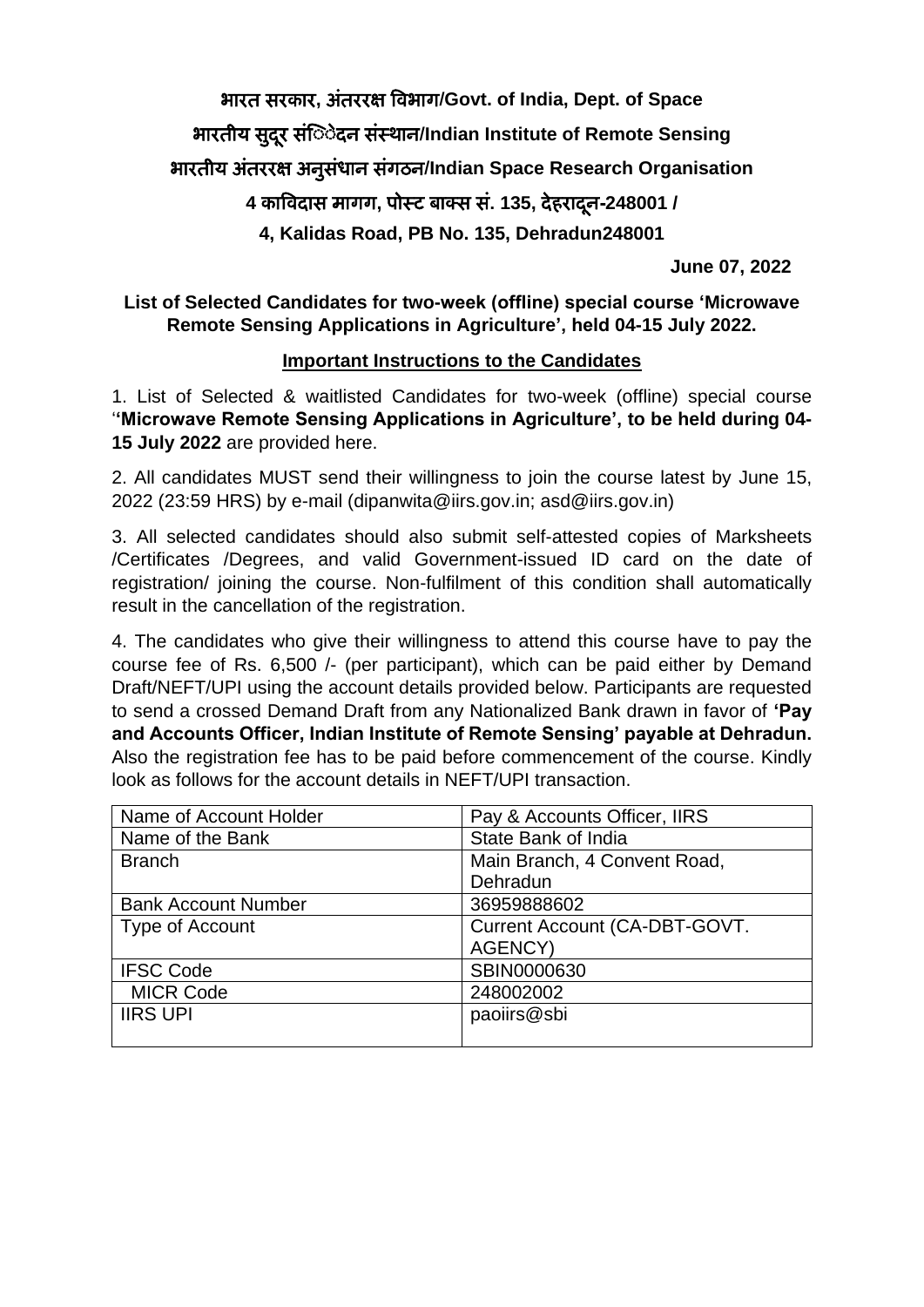

**Note**: The candidates should send the Proof of Transaction details along with Name of the Candidate, Registration Number, Name of the Course by email to dipanwita@iirs.gov.in, asd@iirs.gov.in and finance@iirs.gov in latest by June 15, 2022 (17:00 hrs) for confirmation of registration.

Such candidates are advised to send the willingness and make the advance fee payment well before the time to avoid any transactional delay, server related issues, etc. IIRS does not hold any responsibility for the delayed/failed transactions due to any unforeseen circumstances.

5. In case any candidate withdraws from the course before or after joining, refund of fee will be made according to Fee Refund Policy of IIRS, available in the website [\(https://www.iirs.gov.in/iirs/sites/default/files/pdf/Fee\\_Refund\\_Policy.pdf\)](https://www.iirs.gov.in/iirs/sites/default/files/pdf/Fee_Refund_Policy.pdf).

6. IIRS reserves the right to fill or not to fill seat(s) in any of the courses/disciplines.

7. All communication will be made through email on the registered email-ID provided in their applications. Therefore, the candidates are advised to regularly check their emails and respond promptly within the due date provided by IIRS. Candidates are also advised to visit IIRS website regularly for any updates regarding the course.